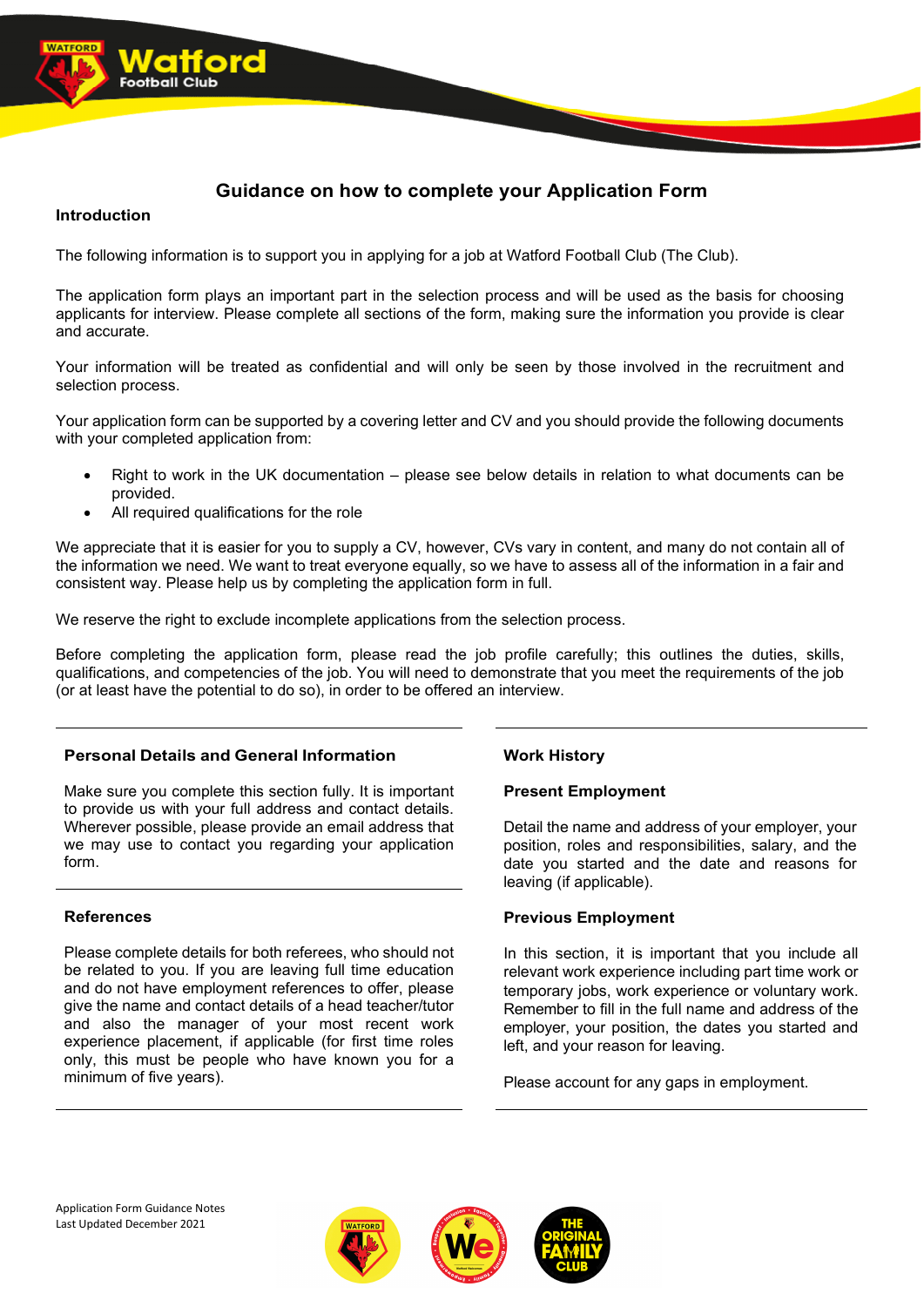

You must ensure you provide all the information about your education and qualifications obtained, including those qualifications you are currently studying for.

You will be asked to provided copies with your application form and bring the original copies of your qualification certificates if you are invited for an interview and production of these will be a condition of employment. It is important to include any training that is essential to the role you are applying for.

# **Supporting Statement**

This section is an important part of your application and if the section is not filled in adequately it may affect whether or not you are invited for interview.

Before completing the section, read through the job profile and advertisement for the role.

Think carefully about why you are suitable for the post, elating your skills, knowledge and experience to the duties of the post as fully as possible.

Review the person essential skills and competencies, and include any relevant details about your skills, experience, training, or qualifications, as well as providing an example of how you have demonstrated these in the past. The example may be from your current job or from an activity you have done in the past. For example, if one of the skills in the person specification is "effective communicator" it will not be adequate to just state "I am an effective communicator." You must provide an example of how you have demonstrated effective communication skills in the past.

Do ensure you mention all relevant experience and qualifications as we cannot assume anything from a job title.

# **About You**

Asylum and Nationality Act 2006 – The Asylum and Nationality Act makes it a criminal offence for employers to recruit staff who are not eligible to work in the UK.

Any offer of employment will therefore be subject to the provision of documentary evidence to demonstrate that the successful candidate is entitled to work in the UK.

# **Safer Recruitment**

It is essential that you complete the safer recruitment answers. Some posts are exempt from the Rehabilitation of Offenders Act (1974) by virtue of their nature; usually these are posts involving access to children/young people or vulnerable adults.

The Club does not necessarily see a criminal record as a bar to employment and will consider the nature of the conviction and its relevance to the job applied for prior to making any selection decisions.

For further details please visit the following website:

[www.gov.uk/government/publications/new](http://www.gov.uk/government/publications/new-guidance-on-the-rehabilitation-of-offenders-act-1974)[guidance-on-the-rehabilitation-of-offenders-act-](http://www.gov.uk/government/publications/new-guidance-on-the-rehabilitation-of-offenders-act-1974)[1974](http://www.gov.uk/government/publications/new-guidance-on-the-rehabilitation-of-offenders-act-1974)

# **Applicant Declaration and Signature**

You must give full and accurate information on the application form and during the whole of the recruitment and selection process. You may be disqualified from the selection process or dismissed if the information you have given is found to be false or misleading in any way.



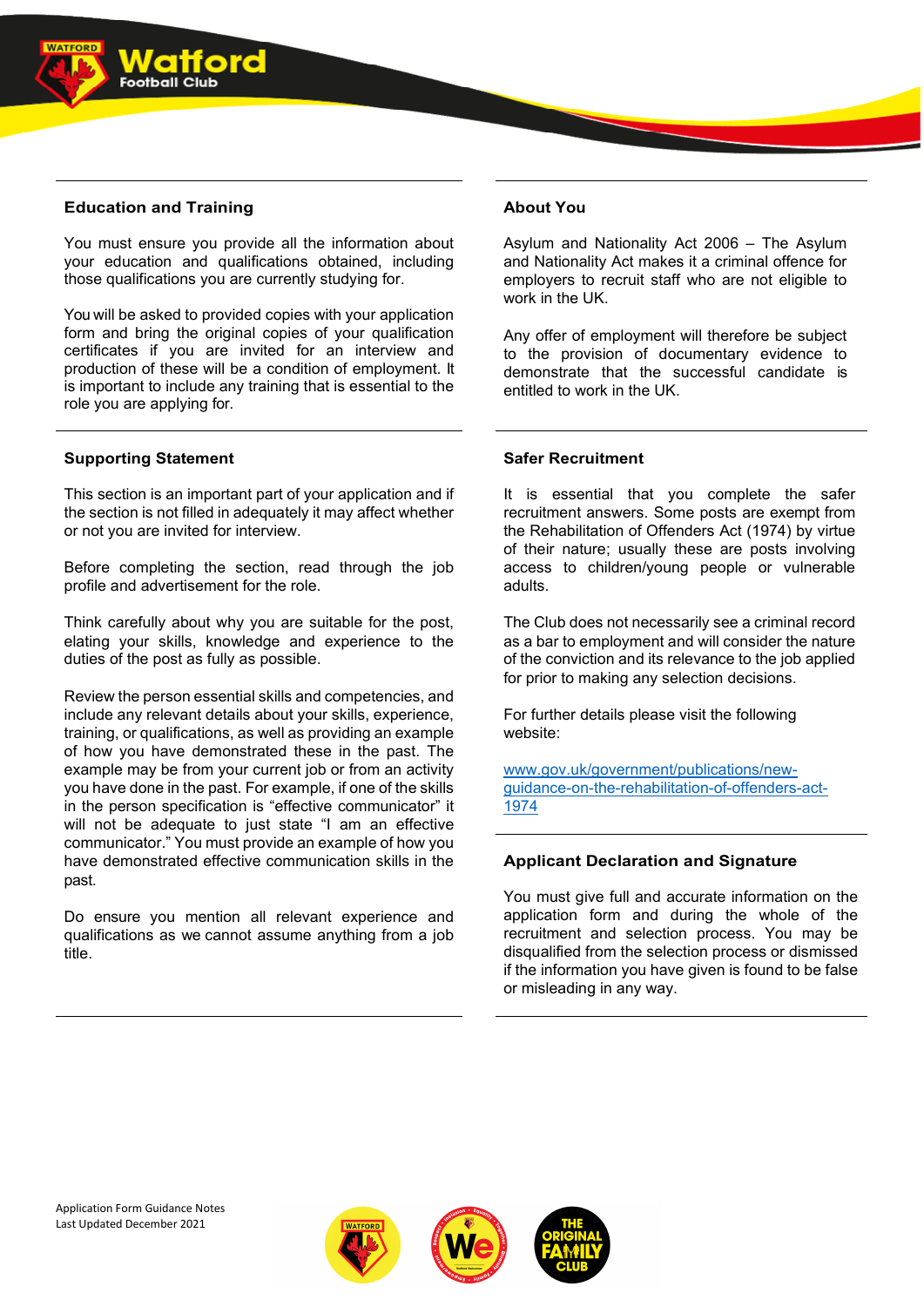

The Club is committed to valuing diversity and quality of opportunity for our workforce. To create an environment in which these objectives are fully met, it is essential that we monitor our recruitment and selection procedures.

To do this it would help us greatly if you complete the equal opportunities form. Any information is treated in the strictest confidence and does not affect your application in any way.

Data we collect is used to provide statistical reports. These comprise a range of anonymised figures by which we monitor applicant numbers within different groups. Only those monitoring job advertising and staff movement will have access to the data. The information that we collate will be used entirely anonymously.

Staff involved in sifting and interviewing for the post will not see this section of your application form.

# **Appointments**

All offers of employment are subject to satisfactory references, proof of qualifications, right to work in the UK and where required DBS check.

# **Queries**

If you have further queries regarding the role, would like a copy of the job profile and or need additional support with the application process, please contact a member of the HR team via email or phone. Contact details are shown below:

#### [hradmin@watfordfc.com](mailto:hradmin@watfordfc.com) 01923 496 000

We also have available an easy-reading version of the application form, this can be found on the Club website under the career section (Club/ Careers) [www.watfordfc.com/club/careers](http://www.watfordfc.com/club/careers) or requested via email [hradmin@wafordfc.com](mailto:hradmin@wafordfc.com)

### **Right to work in the UK documentation**

From 1 July 2021, new EU, EEA and Swiss employees at the Club will need to demonstrate their right to work either with pre-settled or settled status, or with a visa under the points-based immigration system.

In order to ensure your compliance, the Club will carry out a 'right to work check' prior to your employment.

### **How will the Club check your documents?**

The type of check to be conducted and the documents required will depend on your immigration status:

### *Online*

This applies to individuals who only hold digital proof of their immigration status in the UK. This includes most EU, EEA, and Swiss citizens. To complete this, the Club will need your date of birth and your share code (which you will have obtained online). The check can then be completed by the Club online at: [GOV.UK/view-right-to-work.](https://eur02.safelinks.protection.outlook.com/?url=http%3A%2F%2Fgov.uk%2Fview-right-to-work&data=04%7C01%7CKirsty.Dunbar%40watfordfc.com%7Cf42cdc37d28a4ba1fd1308d92fd2cb85%7Cad5a268d116f41e89d0f1e4a59239ac8%7C0%7C0%7C637593404796059098%7CUnknown%7CTWFpbGZsb3d8eyJWIjoiMC4wLjAwMDAiLCJQIjoiV2luMzIiLCJBTiI6Ik1haWwiLCJXVCI6Mn0%3D%7C1000&sdata=LX5jM75bAbH%2BWFZh6EQUxvBs7ag2HHkibgw5m6kh1n4%3D&reserved=0)

### *Manually*

This can be completed for UK and Irish nationals being employed by the Club who can use their passport as proof of right to work. The Club will also need to complete a manual check for individuals in the UK who do not hold a digital immigration status.

# **What is the Club checking for?**

The Club needs to check that:

- the documents are genuine, original and unchanged and belong to you
- the dates for your right to work in the UK have not expired
- photos are the same across all documents and look like you
- dates of birth are the same across all documents